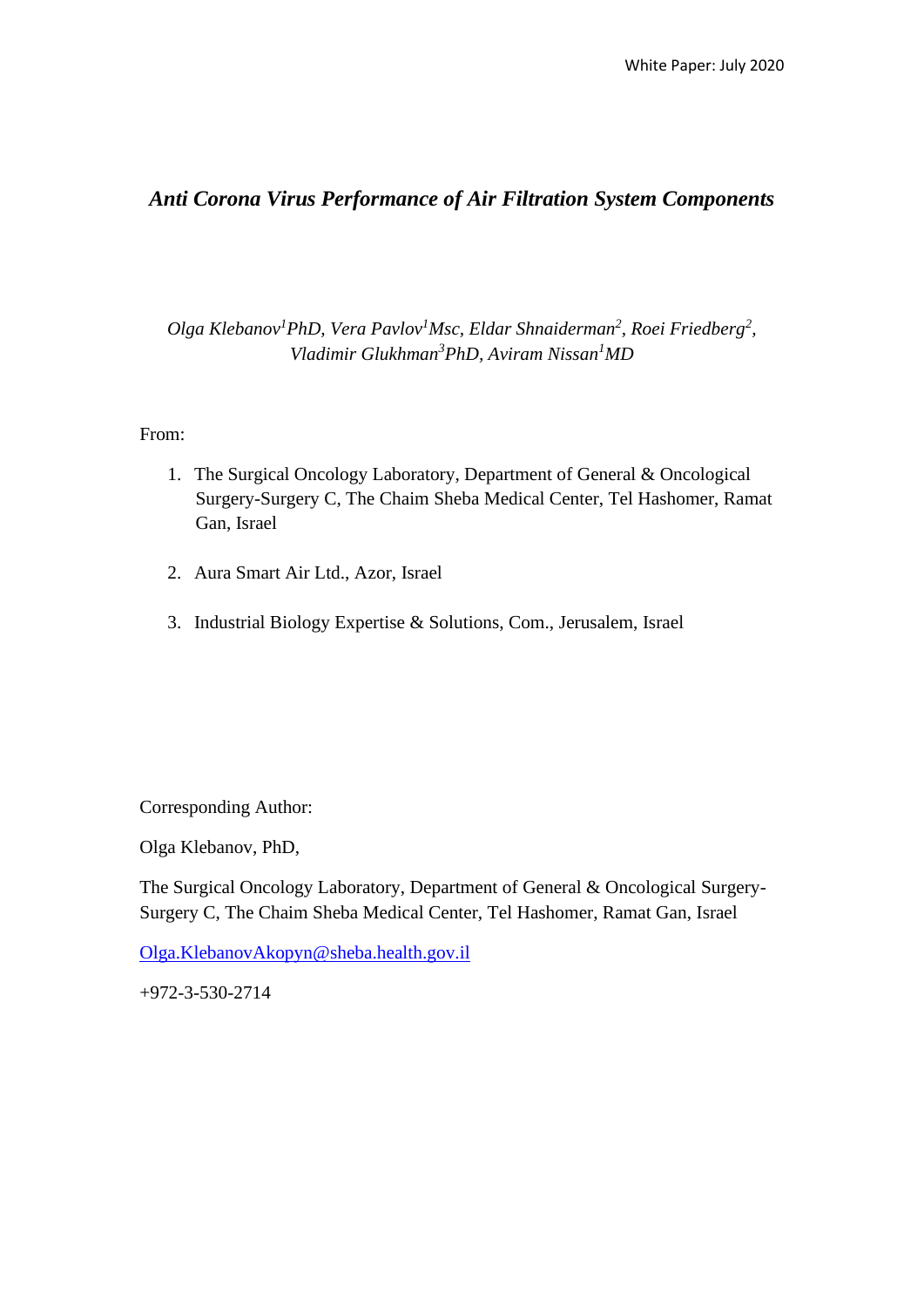### **Introduction**

As part of the growing concern of hospital- acquired infections , in August 2019, Aura Smart Air performed a trial in collaboration with The Department of General and Oncological Surgery at The Chaim Sheba Medical Center in the implementation of air purifiers for the purpose of disinfecting and purifying the air from various pollutants.

Initial results showed a remarkable ability of a purifying device to capture of various bacteria. With the outbreak of the COVID-19 pandemic, in Wuhan, China, focus of the global medical community has changed from preventing hospital-acquired bacterial infections into preventing viral spread of SARS-CoV-2.

As part of the changing reality and the new institutional role, using our previous experimental results obtained in collaboration with Aura Smart Air, demonstrating that the device successfully managed to filter a series of high-risk pathogens including various viruses, such as Influenza H1N1 and Influenza H5N1. We were able to obtain a Coronavirus and built a model to test devices for their ability to filter or eliminate the virus. In May 2020, the company began a clinical experiment to test the effectiveness of Aura Air's disinfection capabilities on the Coronavirus as part of our strategic, long-term, collaboration. The aim of the trial was to quantify the properties of the Aura Smart Air device to purify air contaminated by a Coronavirus similar in size with the SARS-CoV\_2.

### **Methods**

### Aura Air Disinfection Technology

### *Pre-filter*

The pre-filter is a filter that removes large unwanted contaminants from the air. In HVAC systems and air purifiers, it is usually a washable mesh made from polymers like polypropylene. The pre-filter catches large particles of dust, pollen, insects and animal hair. The pre-filter also has a role in the extension of the life of the more sensitive filters that come after the pre-filter such as the HEPA filter.

# *HEPA filter*

HEPA stands for high-efficiency particulate air and it is an efficiency standard for air filters. The efficiency is measured in the ability of the filter to retain particles larger than 0.3 µm. These filters are used in environments that require a contamination control such as food and pharmaceutical industries, hospitals and semiconductors.

The structure of those filters consists of randomly arranged fibers, typically from fiberglass. The diameter of the fiber ranges between 0.5-2 µm. The efficiency of the filter is determined by the fiber diameter, filter thickness and the face velocity (which is the air speed in the inlet of the filter).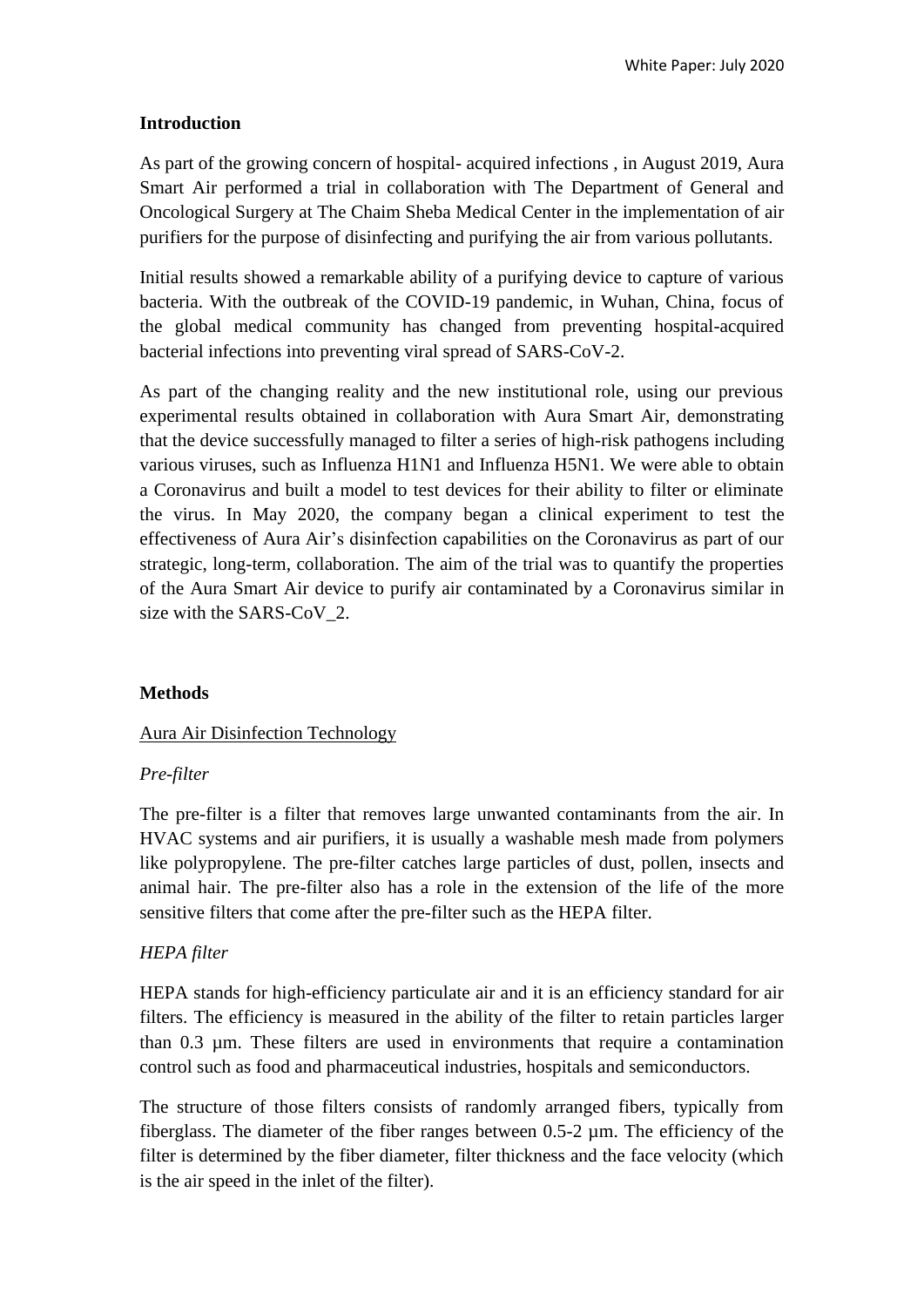## *Carbon Filter*

Carbon filtering is a method that uses a bed of activated carbon to remove contaminants using a process called adsorption. In this process, the molecules of the pollutant are trapped inside the porous structure of the carbon. This is a very effective method in the treatment of air, and it effectively removes volatile organic compounds (VOC's) and bad odors from air and water.

## *Smart Copper Fabric*

The Smart Copper Fabric is made from cotton impregnated with copper oxide. Copper is a powerful anti-bacterial agent that also has the ability to neutralize viruses, fungus, and mold. This is a patented and EPA-approved technology. The Smart Copper Fabric is integrated into The Ray filter™ to enhance the ability of the filter to successfully deal with these pollutants. Copper has potent virucidal properties, and neutralization of infectious bronchitis virus, poliovirus, human immunodeficiency virus type 1 (HIV-1), and other enveloped or nonenveloped single- or double-stranded DNA or RNA virus have been reported.

# *Sterionizer*

The Sterionizer is based on the technology of bipolar ionization. The process of ionization uses UV light and electric currents to transform molecules of oxygen  $(O_2)$ into two atoms (O). In this process, one of the atoms has an electron attached to it and as a result, it has a negative charge (O-) and the other atom lacks an electron and is positively charged  $(O<sub>+</sub>)$ . These atoms are very chemically active and when they attack molecules of water that are present in the air- there are two types of molecules formed: OH- and H2O2. These molecules attack and neutralize different pollutants – viruses, bacteria, fungus, and mold. This technology has another advantage - unlike unipolar ionization that produces high amounts of ozone (O3) (which is a dangerous substance), the Sterionizer emits very low concentrations of ozone that cause no health damage.

# *UVc LEDs*

Ultraviolet germicidal irradiation (UVGI) is a disinfection technique that uses shortwavelength ultraviolet (ultraviolet C or UV-C) light to destroy microorganisms by destroying nucleic acids and disrupting their DNA, resulting in their inability to perform vital cellular functions.

Ultraviolet pressure lamps have been used for decades for the disinfection of air. They are effective in neutralizing bacteria, viruses, and parasites by hurting the proteins on the cell membrane. In the past several years, UVc-LEDs showed the potential to replace those traditional lamps. These UVc-LEDs that work in the range of 267-310 nm were tested for disinfection and the wavelength of 275 nm was found to be the most efficient and suitable replacement for the traditional lamps.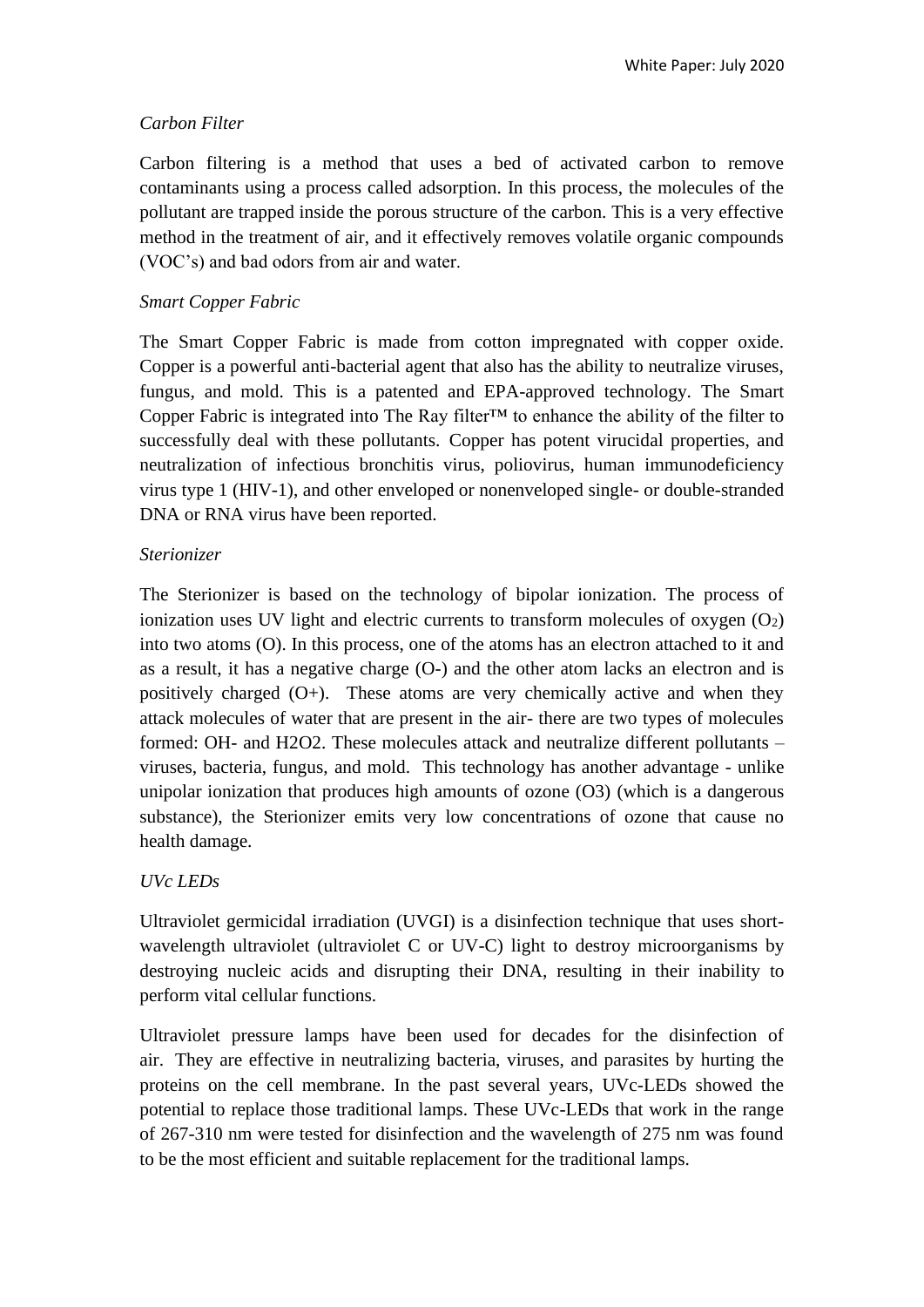### **Coronavirus detection**

#### 1. Virus propagation

Virus propagation was performed in embryonated chicken eggs. The allantoic fluid was harvested 48 h post-inoculation (PI) and stored at −80 ◦C, until used for RNA extraction.

### 2. Virus Detection: Real-time RT-PCR assay

A conserved region of 336 b located at nucleotide position 741–1077 of the H120 strain N gene sequence (GenBank accession no. AM260960) was used to design primers and probe for the real-time RT-PCR assay. Amplification plots were recorded, analyzed, and the threshold cycle (Ct) determined with the StepOne software, version 2 (Applied Biosystems).

### **1. Test description:**

Tested materials and pretesting preparing:

Elements of the filtration system (see description above) were tested separately to define antiviral properties of each component (Reference) 04/01-01/04:

- HEPA filter was cutted to squares of 0.5 X 0.5 cm.
- Smart Copper Fabric (SCF) has been turned into four-layer squares measuring 0.5 x 0.5 cm
- Sterionizer ™ (High and Low power) were placed on distance of 30 cm. from viral suspension when the ion flow was directed to the suspension using an additional fan
- UVc LEDs were allocated on distance of 1 cm. from the suspension



*Performance:* The tests were done at The Surgical Oncology Lboratory, Department of Surgery, The Chaim Sheba Medical Center.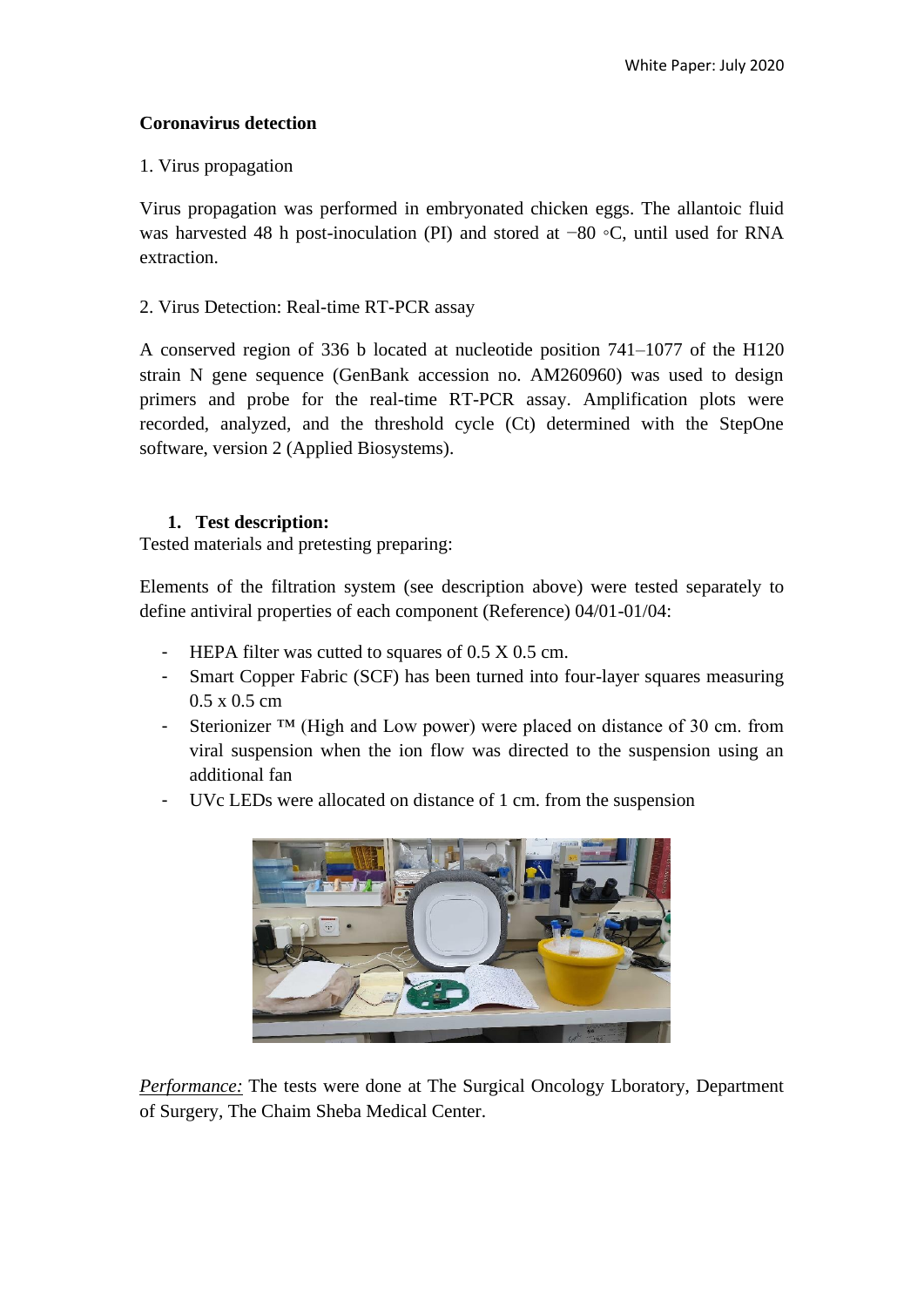*Viral suspension:* Corona RNA retrovirus, was cultivated in chicken eggs, extracted, and resuspended in dPBS for samples contamination. This initial suspension was diluted 1:100 in dPBS and used for the sample's contamination.

### *Testing process:*

HEPA filters and Smart Copper Fabric has been contaminated by wetting of viral suspension (10 µl per each piece) and exposed for 10 min. Within exposure, we extracted virus residuals from the samples by rinsinf of the samples with 0.1 ml. of dPBS.

For test of Sterionizer ™ and UVc LED 10µl af suspension has dropped onto surface of neutral polycarbonate (See fig.1) and located as described above. After 10 min of exposure, the drops were transferred to 90 µl of dPBS and tested.

**Fig. 1**



*Materials and equipment:* 

a) PCR machine: Step One pus RT-PCR System, A&B applied Bio-Systems.



*b) Reagents:* 



Virus detection: Presence of the virus in exposed suspension was checked by RT-PCR technique using relevant reagents.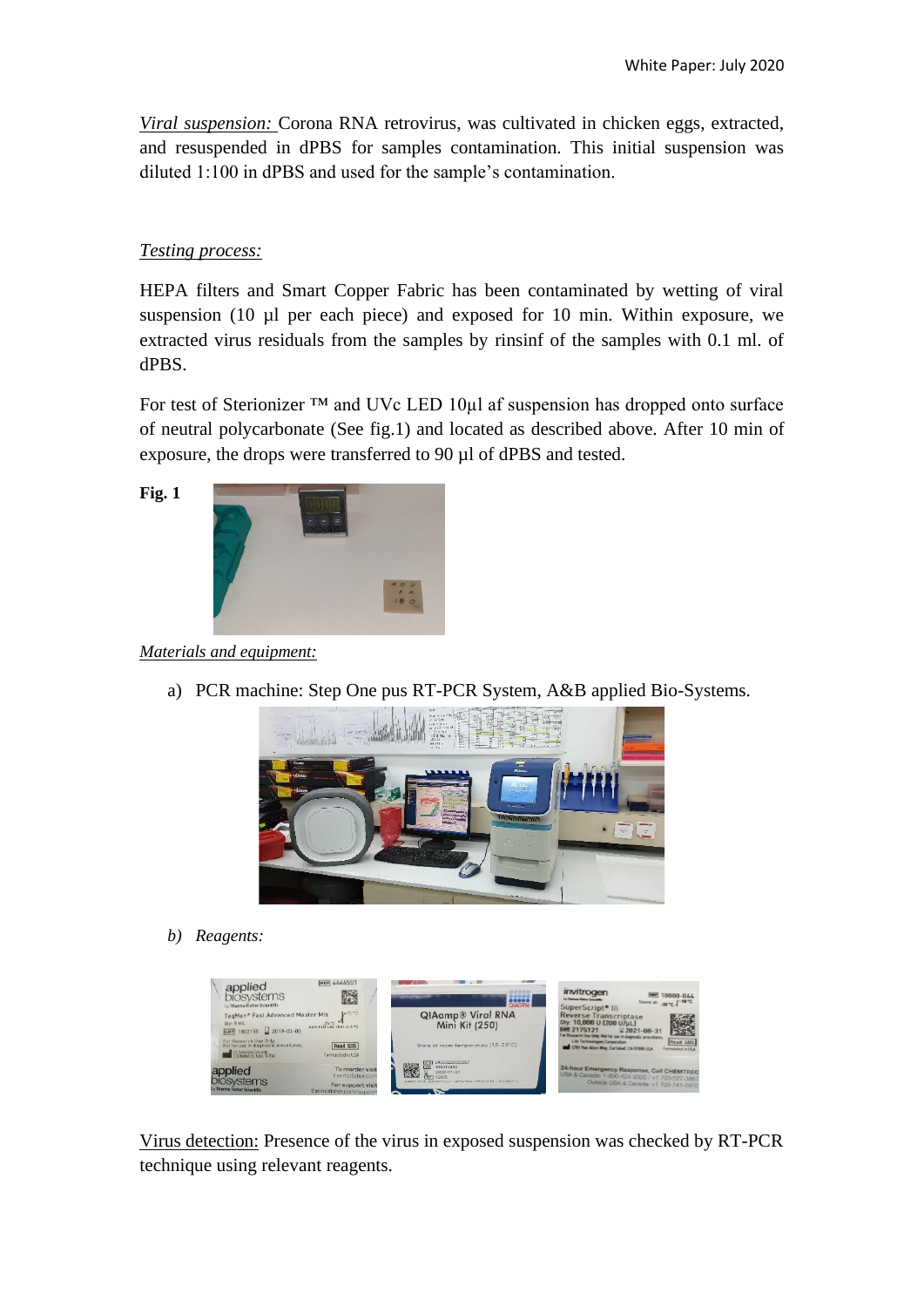#### **2. Testing Results:**

Results processing: The data measured by the RT-PCR system at # 32 were used to evaluate the results of the experiment. This have been defined as last point when measurements of control samples do not show saturation of detector and prevents misunderstanding of the results.

#### *Results:*

Following table and plot present results of ACOR quantitation:

| <b>Sample</b>          | Reduction Ratio [%] |
|------------------------|---------------------|
| Ref.1                  |                     |
| <b>HEPA</b> rep1       | 99.7243             |
| SCF rep.1              | 99.9744             |
| Sterionizer ™ LP rep.1 | 99.9651             |
| Sterionizer ™ HP rep.1 | 99.9429             |
| UVc LED rep.1          | 99.9631             |